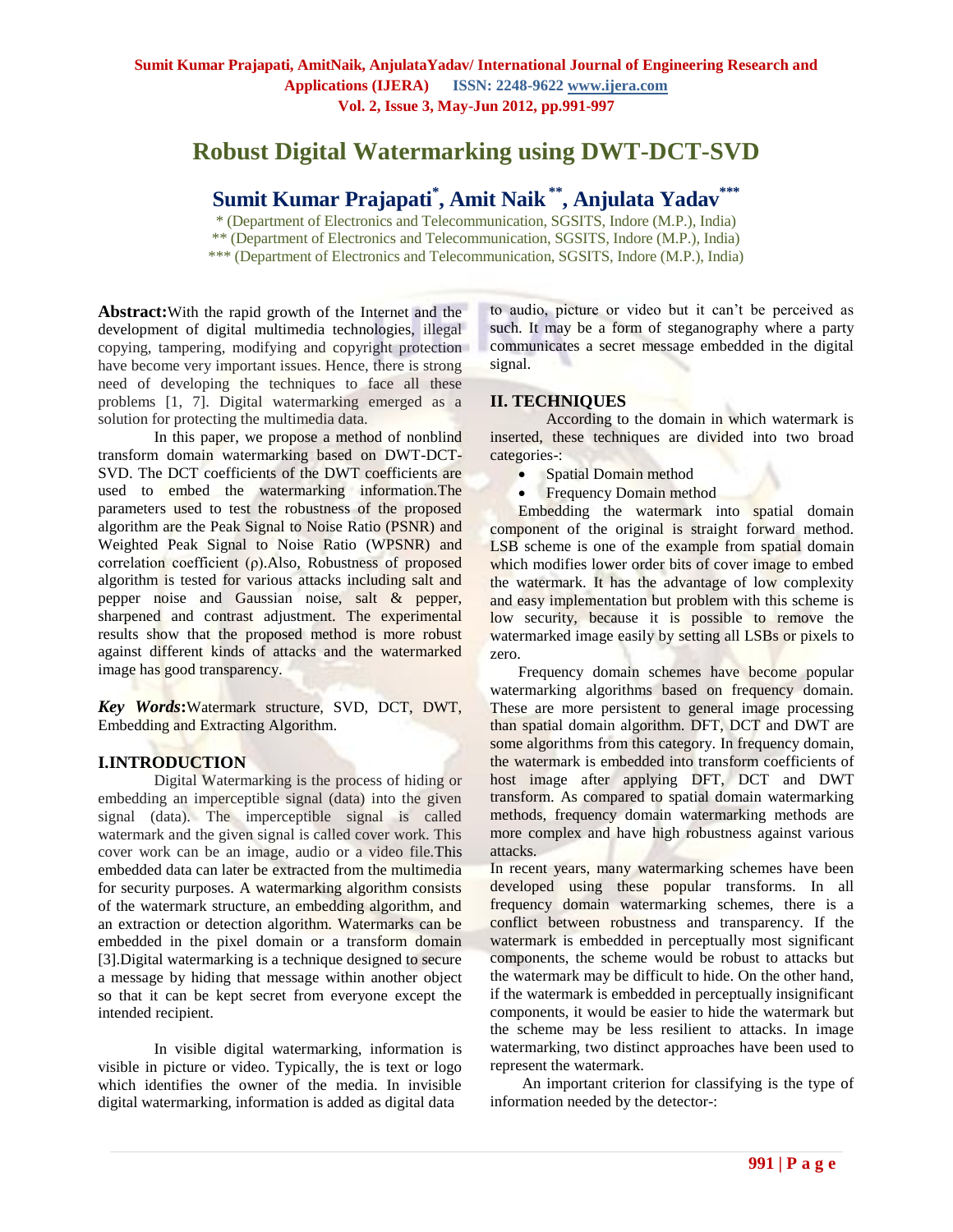- Non-blind schemes: Both original image and secret key for watermark embedding.
- Semi-blind schemes: The secret key and the watermark bit sequence.
- Blind schemes: Only the secret key.

 The drawback with blind and semi-blind schemes is that when watermarked image is seriously destroyed, watermark detection will become very difficult. So, nonblind extracting watermark can only be detected by those who have a copy of original image.



**Fig.1** Digital image watermarking framework

#### **III. REQUIREMENTS**

There are three main requirements of Digital Watermarking. They are:

#### *Transparency or Fidelity*:

The digital watermark should not affect the quality of the original image after it is watermarked. Transparency or Fidelity is defined as "Perceptual similarity between original and watermarked versions of the cover work".

#### *Robustness :*

Robustness is the ability of a system to cope with errors during execution.

*Capacity or Data Payload :* 

This property describes how much data should be embedded as a watermark to successfully detect during execution.

#### **IV. DIGITAL WATERMARKINGAPPLICATIONS**

- *Copyright Protection*
- *Content Identification and Management :*

The speed with which digital content travels across the internet provides new opportunities for both the content creators and consumers if the contents can quickly and easily be identified and managed.

#### *[Communication of Ownership and Copyrights](http://www.digitalwatermarkingalliance.org/app_comm.asp) :*

Digital content continues to proliferate as today's consumers seek information and entertainment on their computers, mobile phones and some other digital devices. In our cyber culture, digital has become a primary means of communication and expression.

#### *[Document and Image Security](http://www.digitalwatermarkingalliance.org/app_docimage.asp) :*

In today's corporate world, images and documents travel widely and rapidly in multiple manifestations, through email and across the Internet. Controlling and protecting sensitive or confidential documents and images has become impossible. Corporations have very little visibility into exactly where their documents are being accessed or by whom.

 *[Authentication of Content and Objects \(includes](http://www.digitalwatermarkingalliance.org/app_auth.asp)  [government IDs\)](http://www.digitalwatermarkingalliance.org/app_auth.asp) :*

The impact of counterfeiting is significant, both in terms of lost revenue for businesses and fraud to the consumer, which can even endanger citizens in the case of counterfeit pharmaceuticals. It is clearly a global problem that affects numerous industries, and the problem is growing.

 Digital watermarking, when used as part of a linked and layered security approach can provide a strong deterrence to counterfeiting and help to solve this costly and challenging problem. Implementation of the technology is relatively simple with minimal impact to most workflows.

# **V. SINGULAR VALUE DECOMPOSITION**

In linear algebra, the singular value decomposition (SVD) is a factorization of a real or complex matrix, with several applications in signal processing [2]. The SVD can be seen as a generalization of the spectral theorem to arbitrary, not necessarily square matrices. The basic idea behind SVD is taking high dimensional highly variable set of data points and reducing it to a lower dimensional space that exposes the substructure of the original data more clearly.

Suppose M is an m-by-n matrix. Then there exists a factorization for M of the form M=U  $\Sigma V^T$  where, U is an m-by-m unitary matrix, a diagonal matrix Σ is m-by-n with non-negative numbers in descending order and  $V<sup>T</sup>$ denotes the conjugate transpose of V, an n-by-n unitary matrix. Such a factorization is called a singular value decomposition of M.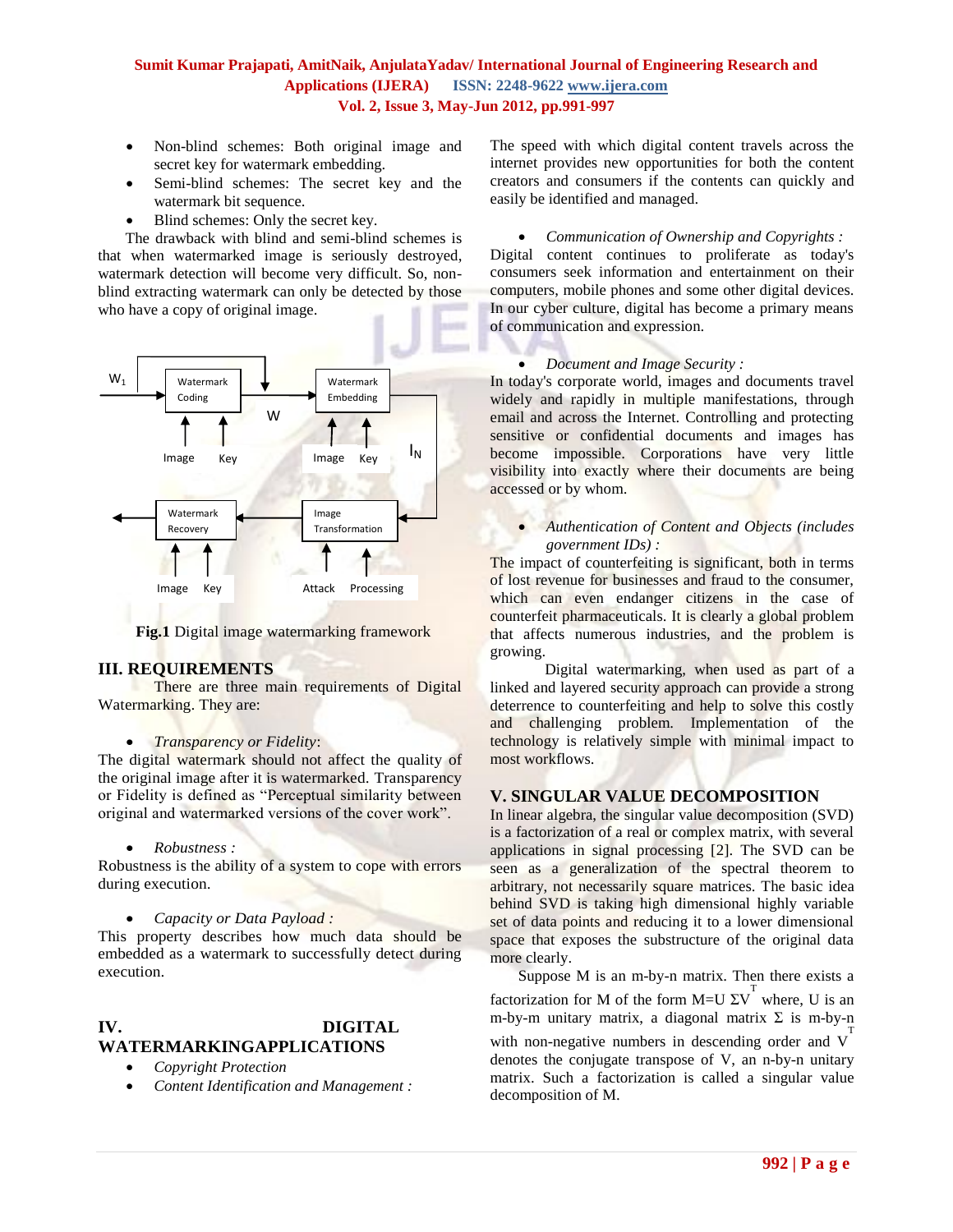A matrix is orthogonal if  $U^T U = V^T V = I$ 

- The matrix V thus contains a set of orthonormal input vector directions for the matrix M.
- The matrix U thus contains a set of orthonormal output basis vector directions for the matrix M.
- The matrix  $\Sigma$  contains the singular values, which can be thought of as scalar gain controls by which each corresponding input is multiplied to give a corresponding output.

## **VI. DCT DOMAINWATERMARKING**

Discrete Cosine Transform (DCT) method is used to convert time domain signal into frequency domain signal. Using DCT, an image is easily split into pseudo frequency bands and in this work watermark is inserted into middle band frequencies because as we discussed in all frequency domain watermarking schemes, there is a conflict between robustness and transparency.

A DCT is a Fourier related transform similar to Discrete Fourier Transform (DFT) but using only real numbers. DCTs are equivalent to DFTs of roughly twice the length, operating on real data with even symmetry(since Fourier transform of real and even function is real and even).

#### **VII. DWTDOMAIN WATERMARKING**

Wavelettransformhasbeenwidelystudiedinsignalprocessin gingeneralandimagecompressioninparticular.Here DWT2 (Two dimensional Discrete Wavelet Transform) method is used to decompose the image into four sub bands namely LL, LH, HL & HH.

LL-Low frequency band

- LH-Horizontal high frequency band
- HL-Vertical high frequency band
- HH-Diagonal high frequency band

Wavelet coding schemes are especially suitable for applications where scalability and tolerable degradation are important.

| $LL_1$ | $HL_1$ |
|--------|--------|
|        |        |
| $LH_1$ | $HH_1$ |
|        |        |

**Fig.2** Single level Decomposition using DWT

- *CharacteristicsofDWT*
- 1) Thewavelettransformdecomposestheimageintothree spatialdirectionsi.e.horizontal,verticalanddiagonal.H encewaveletsreflecttheanisotropicpropertiesofHVS moreprecisely.
- 2)Watermarkdetectionatlowerresolutionsiscomputationally effectivebecauseateverysuccessiveresolutionlevel therearefew frequencybandsinvolved.
- 3) As LL band contains largest wavelet coefficients, scale factor is chosen accordingly up to 0.05 for LL and 0.005 for other bands. For this pair of values, there is no degradation in watermarked image.
- 4)High resolution sub bands helpstoeasily locateedgeandtextures patternsinanimage [6].

## **VIII. DCT-SVD BASED WATERMARKING**

Robustness, capacity and imperceptibility are the three important requirements of an efficient watermarking scheme. SVD based watermarking scheme has high imperceptibility. Although the SVD based scheme withstands certain attacks, it is not resistant to attacks like rotation, sharpening etc. Also SVD based technique has only limited capacity [4]. These limitations have led to the development of a new scheme that clubs the properties of DCT and SVD. This particular algorithm proves to be better than ordinary DCT based watermarking and ordinary SVD based watermarking scheme.

# **IX. DWT-SVD BASED WATERMARKING**

The above mentioned SVD-DCT scheme has enormous capacity because data embedding is possible in all the sub-bands. Watermark was found to be resistant to all sorts of attacks except rotation and achieved good imperceptibility. Disadvantage is that the embedding and the recovery are time consuming process because the zigzag scanning to map the coefficients into four quadrants based on the frequency. Alternatively if we apply DWT we get the four frequency sub-bands directly namely; approximation, horizontal, vertical and diagonal bands. So the time consumption will be greatly reduced [15]. Also, SVD is a very convenient tool for watermarking in the DWT domain.

### **X.DWT-DCT-SVDBASED WATERMARKING**

This method utilizes the wavelet coefficients of the cover image to embed the watermark. Any of the three high frequency sub bands of wavelet coefficients can be used to watermark the image. The DCT coefficients of the wavelet coefficients are calculated and singular values decomposed. The singular values of the cover image and watermark are added to form the modified singular values of the watermarked image. Then the inverse DCT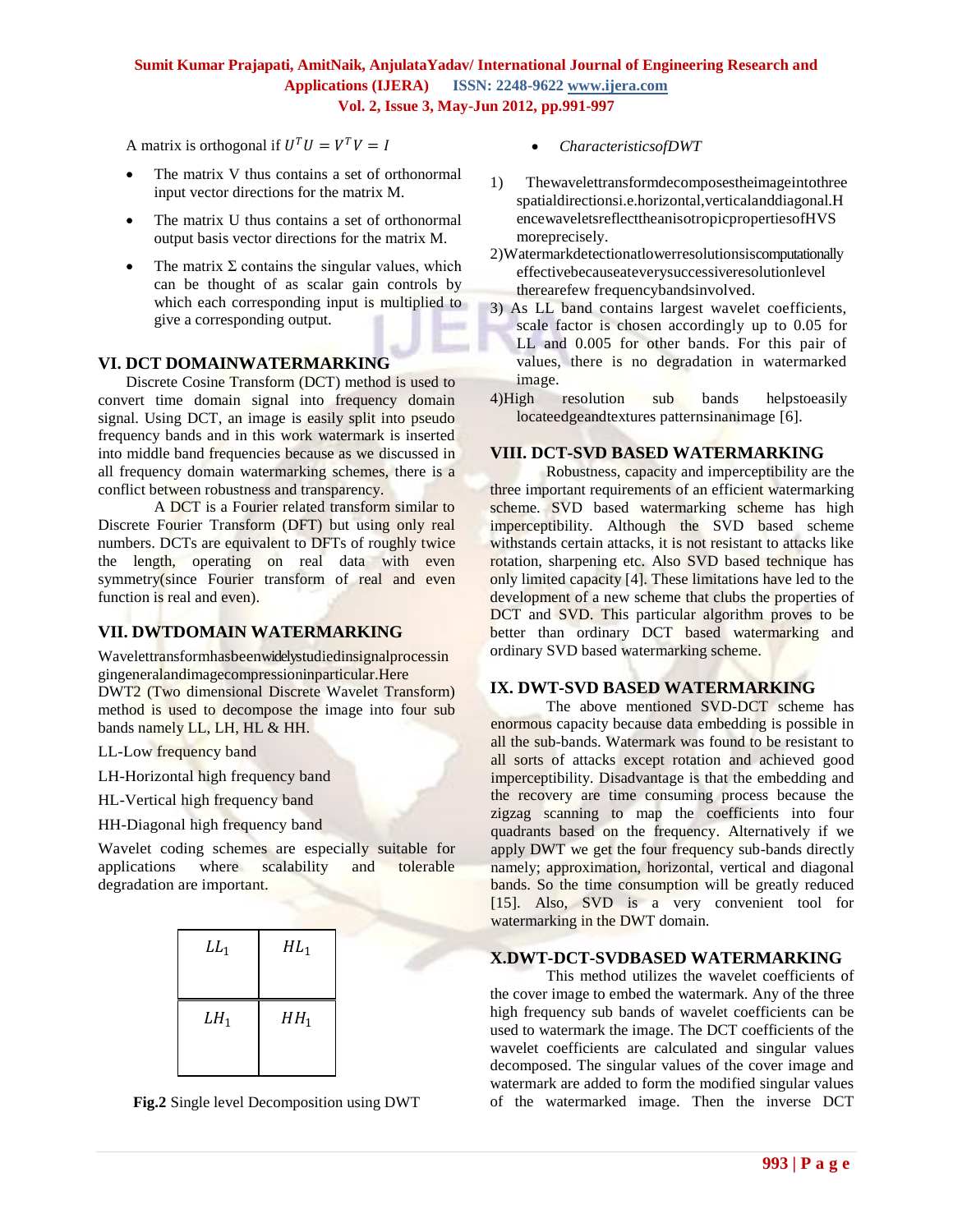transform is applied followed by the inverse DWT. This is the algorithm that clubs the properties of SVD, DCT and DWT. Watermark embedded using this algorithm is highly imperceptible. This scheme is robust against all sorts of attacks. It has very high data hiding capacity.

. The new method was found to satisfy all the requisites of an ideal watermarking scheme such as imperceptibility or fidelity, robustness and good capacity. Also, the method is robust against different kinds of mentioned attacks. This method can be used for authentication and data hiding purposes.

# **XI. WATERMARK EMBEDDING ALGORITHM**

Let 'A' be the cover image. Apply DWT to decompose the image into four sub-bands LL, HL, LH and HH. Take any of these four sub-bands. Apply DCT to the chosen sub-band. Let "*B*" denote the matrix obtained after applying DCT. Now *B* acts as the host image. Apply SVD so that '*B*' can then be written as  $B = U_B \Sigma B_B V B_B^T$ where  $U_{\text{B}}$  and  $V_{\text{B}}^{\text{T}}$  are the orthonormal unitary matrices of *B*. The term  $\Sigma_B$  constitutes the singular values of the matrix of *B*.

Let 'W' represent the watermark. Apply DWT and take any of the four sub-bands. Apply DCT to the chosen sub-band. Let "*S*" denote the matrix obtained after applying DCT. Now *B* acts as the host image. Apply SVD so that '*S*' can then bewritten as  $S = U_S \Sigma_S V_S^T$  where  $U_S$ and $V_S^T$  are the orthonormal unitary matrices of *S*. The term  $\Sigma_s$  constitute the singular values of the matrix *S*. Modify the singular values of *B* using singular values of *S*. Then perform IDCT followed by IDWT to obtain the watermarked image. The four sets of DWT coefficients can be used to embed four different visual watermarks or the same watermark.

# **XII. WATERMARK RECOVERY ALGORITHM**

Let 'A' be the cover image. Apply DWT and take any of the four sub-bands. Apply DCT to the chosen sub-band. Let '*B*' denote the matrix obtained after applying DCT. Now *B* acts as the host image. Apply SVD so that "*B*" can then be written as  $B = U_B \Sigma_B V_B^T$  where  $U_B$  and  $V_B^T$  are the orthonormal unitary matrices of  $B$ . Term  $\Sigma_B$  constitutes the singular values of the matrix of *B*.

Let 'W<sup>\*</sup>' be the watermarked image. Apply DWT and take any of the four sub-bands. Apply DCT to the chosen sub-band. Let "*A*\*" denote the matrix obtained after applying DCT. Now *A*\* acts as the host image. Apply SVD so that '*B*' can then bewritten as  $B = U_{A^*} \Sigma_{A^*} V_{A^*}^T$ where  $U_{A^*}$  and  $V_{A^*}$ <sup>T</sup> are the orthonormal unitary matrices of  $A^*$ . Term  $\Sigma_{A^*}$  constitutes the singular values of the

matrix of *A*\*. Watermark is extracted by subtracting the singular values obtained above.

### **XIII. PARAMETERS TO EVALUATE**

#### *Peak Signal to Noise Ratio*

ThePSNRiscommonlyusedasameasureofquality ofreconstruction oflossycompression.Peaksignal-tonoiseratio(PSNR) isaqualitativemeasurebased onthemean-squareerrorof the reconstructedimage. Ifthereconstructedimageisclosetothe original image,thenMSEissmallandPSNRtakesalarge

value.PSNRisdimensionless andisexpressedindB.

For N×M pixels image with pixel luminance value ranging from zero(black) to Lmax(white), PSNRis definedasfollow:

$$
PSNR = 10\log[\underbrace{\text{Lmax}^2}_{\text{MSE}})
$$
\n
$$
MSE = \frac{1}{MN} \sum_{i=1}^{M} \sum_{j=1}^{N} [y(i,j) - x(i,j)]^2
$$

Where y and x are respective luminance values of original and watermarked image.Lmax is maximum possible pixel value of image. When pixels are represented using 8-bits per sample then Lmax is 255.

#### *Weighted Peak Signal to Noise Ratio*

TheweightedPSNR(WPSNR) hasbeendefined asan extensionofthetraditional PSNR.Itweightseach of thetermof PSNRbylocalactivity factor(linkedtothelocal variance).The PSNR metric does not take into account image properties such as flat and textured regions. The watermark is embedding into textured regions and into edges, so the PSNR is inadequate to measure image quality in this case. The solution of this problem is using weighted PSNR.NVF characterizes the local image properties and identifies texture and edge regions. This allows us to determine the optimal watermark location and strength for watermark embedding stage.

$$
WPSNR = 10log \frac{(\text{Lmax}^2)}{(\text{MSE} * \text{NVF})2}
$$

Where,  $NVF = \frac{1}{(1+0.7)}$  $(1+\theta \sigma_x^2(i,j))$ 

> $\theta=\frac{D}{a^2}$  $\sigma_{xmax}^2$

Where  $\sigma_{xmax}^2$  is maximum local variance of a given image and  $D \in [50, 150]$  is a determined parameter

*Correlation Coefficient (*ρ*)*

Comparability of extracted watermark with the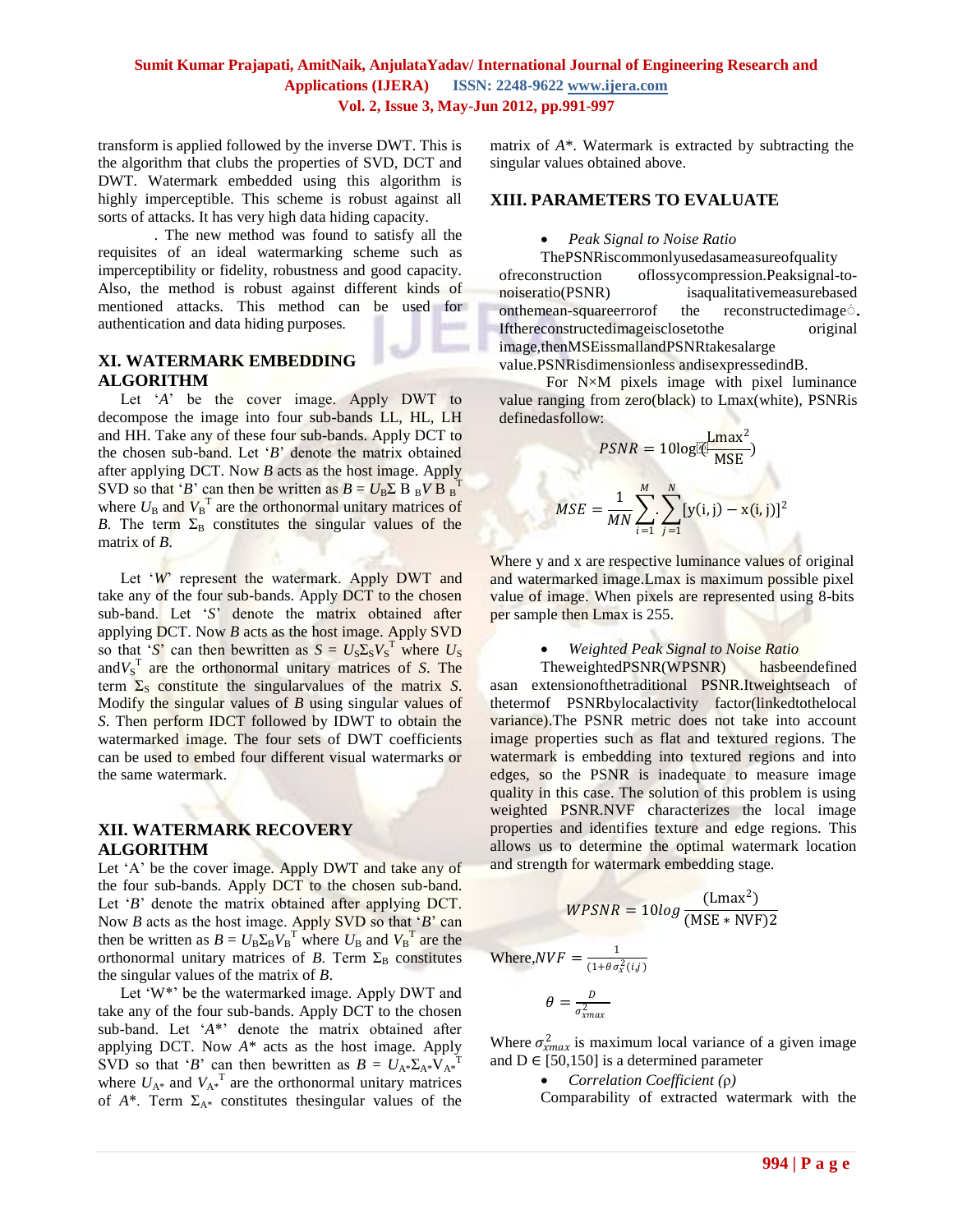original watermark is quantitatively analyzed by using correlation coefficient. Value of ρ is between 0 and 1. The bigger the value of ρ, better is the robustness of watermark.

$$
\rho(W,\overline{W}) = \frac{\sum_{i=1}^{r} W(i)\overline{W}(i)}{\sqrt{\sum_{i=1}^{r} \overline{W}^{2}(i)} \sqrt{\sum_{i=1}^{r} \frac{W^{2}(i)}{1}}}
$$

where W is the singular values of original watermark,  $\overline{W}$ is the extracted singular values and  $r = max(M_1, N_1)$ .

# **XIV. RESULTS**

*Figures:*





Fig.3Original Image Fig.4Watermark



Fig.5Watermarked Image without attack



Fig.7Watermarked Image after Salt & Pepper Attack



Fig.6Extracted Watermark

Fig.8 Extracted Watermark



Fig.9 Watermarked Image afterGaussian attack



Fig.11 Watermarked Image after Sharpened attack





Fig.10 ExtractedWatermark

Fig.12 ExtractedWatermark



Fig.13 Watermarked Image Fig.14Extracted Watermark afterContrast Adjustment

Figures show that the watermarked image and extracted watermark is robust against different kind of attacks. Also, the method offers better capacity and imperceptibility.

*Tables:*

| PSNR(dB) |            |         | WPSNR(dB) |
|----------|------------|---------|-----------|
|          | <b>MSE</b> |         |           |
| 30.1776  | 62.4189    | 0.99987 | 33.0624   |

Table.1 Values of parameters between original and extracted watermark without attack using DWT-SVD method.

| <br>,,, | 11101 |  | $\sim$ and $\sim$<br>w |
|---------|-------|--|------------------------|
|---------|-------|--|------------------------|





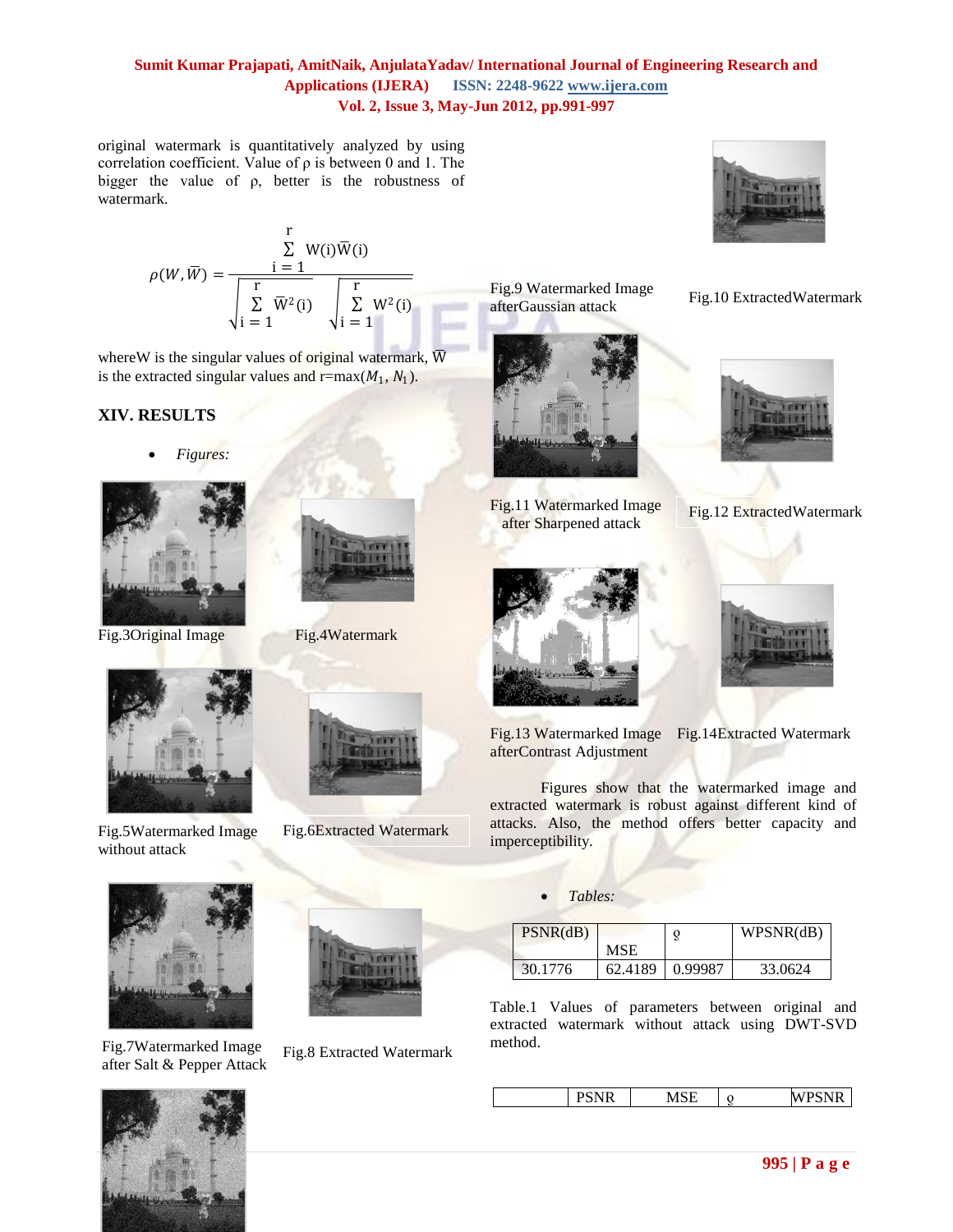|                   | (dB)   |            |                   | (dB)    |
|-------------------|--------|------------|-------------------|---------|
| Salt<br>and       | 7.8592 | 10645479.5 | 0.0092791 22.0788 |         |
| Pepper            |        |            |                   |         |
| Gaussian          | 7.8561 | 10652923.9 | 0.0092719 22.0757 |         |
| <b>Noise</b>      |        |            |                   |         |
| Sharpened 10.2126 |        | 6191824    | 0.57909           | 32.1305 |
| Contrast          | 7.8472 | 10674908.9 | 0.010936          | 22.0767 |
| Adjustme-         |        |            |                   |         |
| nt                |        |            |                   |         |

**Table.2** Values of parameters between original and extracted watermark with different attacks using DWT-SVD method.

| PSNR(dB) | MSE     |         | WPSNR(dB) |
|----------|---------|---------|-----------|
| 52.3295  | 0.38031 | 0.99996 | 80.2034   |

**Table.3** Values of parameters between original and extracted watermark without attack using DWT-DCT-SVD method.

|                        | PSNR(dB) | MSE    | Q       | WPSNR(dB) |
|------------------------|----------|--------|---------|-----------|
| Salt<br>and<br>Pepper  | 47.3899  | 1.186  | 0.99987 | 75.3853   |
| Gaussian<br>Noise      | 43.1322  | 3.1613 | 0.99966 | 71.1477   |
| Sharpened              | 41.3842  | 4.7279 | 0.99949 | 70.5133   |
| Contrast<br>Adjustment | 46.3421  | 1.5096 | 0.99984 | 74.8932   |

#### **Table.4** Values of parameters between original and extracted watermark with different attacks using DWT-DCT-SVD method.

Tables show the comparison between earlier DWT-SVD method and our DWT-DCT-SVD.Higher the value of PSNR, it is hard to be aware of the differences with the cover image by human eye system. When watermark is embedded in textured region and into edges, WPSNR is adequate to calculate. Value of WPSNR will be slightly higher than PSNR to reflect the fact that human eye will have less sensitivity to modifications in textured areas than in smooth areas. Also, value of correlation coefficient is close to 1 which is required. The bigger the value of correlation coefficient, better is the robustness of watermark.

# **XV. CONCLUSION AND FUTURE WORK**

A cascading approach of watermarking based on DWT-DCT-SVD is suggested. The DCT-SVD based method is very time consuming because it offers better capacity and imperceptibility. DWT-SVD method is found to be similar to the DCT-SVD scheme except that the process was fast. The new method was found to satisfy all the requisites of an ideal watermarking scheme such as imperceptibility or fidelity, robustness and good capacity.Also, the method is robust against different kinds of mentioned attacks. This method can be used for authentication and data hiding purposes.

 The future work includes the extension ofthis technique to other category and formats of images, for example, color images and DICOM images.

## **REFERENCES**

 $[1]$ 

|                                           | W.H.Lin, Y.R. Wang, S.J. Horng, T.W. Kao |
|-------------------------------------------|------------------------------------------|
| ,andY.Pan,"Ablind watermarkingmethodusing |                                          |
| maximumwaveletcoefficient                 |                                          |
| quantization,"Journal                     | ofExpert                                 |
| SystemswithApplications,vol.              | 36,pp.11509-                             |
| 11516,2009.                               |                                          |
|                                           |                                          |

- [2] V. Gorodetski, L. J. Ipopyack,and V.Samoilov, "SVD-based approachtotransparentembeddingdataintodigitali mages," inProc. Int.Workshop,MMM-ACNS,St.Petersburg,Russia,2001,pp.263–274.
- [3] Cox, IJ,Miller,ML &Bloom,JA2002,Digital Watermarking, MorganKaufmannPublisher,San Francisco,CA,USA.
- [4]

I.JCox,J.Kalian,F.T.Leighton,andT.Sha moon,"Securespread spectrumwatermarkingformultimedia"inIEEE Transactionson ImageProcessing,vol.6,no.12,Dec.1997,pp:1673

-1687.

- [5] Kundur D. Hatzinakos,"DigitalWatermarking using MultiresolutionWavelet Decomposition", Proc.IEEEInt. Conf.On Acoustics,SpeechandSignalProcessing,Seattle, Washington,vol.5, pp.2969-2972,May1998.
- [6] V.M. Potdar, S. Han and E. Chang, A survey of digital image watermarking techniques, in: Proceedings of the IEEE 3rd International Conference on Industrial Informatics (INDIN), Perth, Australia, 10-12 August 2005, pp. 709- 716.
- [7]Lu,C.S., Huang,S.-K.,Sze,C.-J., Liao, H.- Y.,"Anewwatermarkingtechnique formultimediaprotection,"inMultimediaImage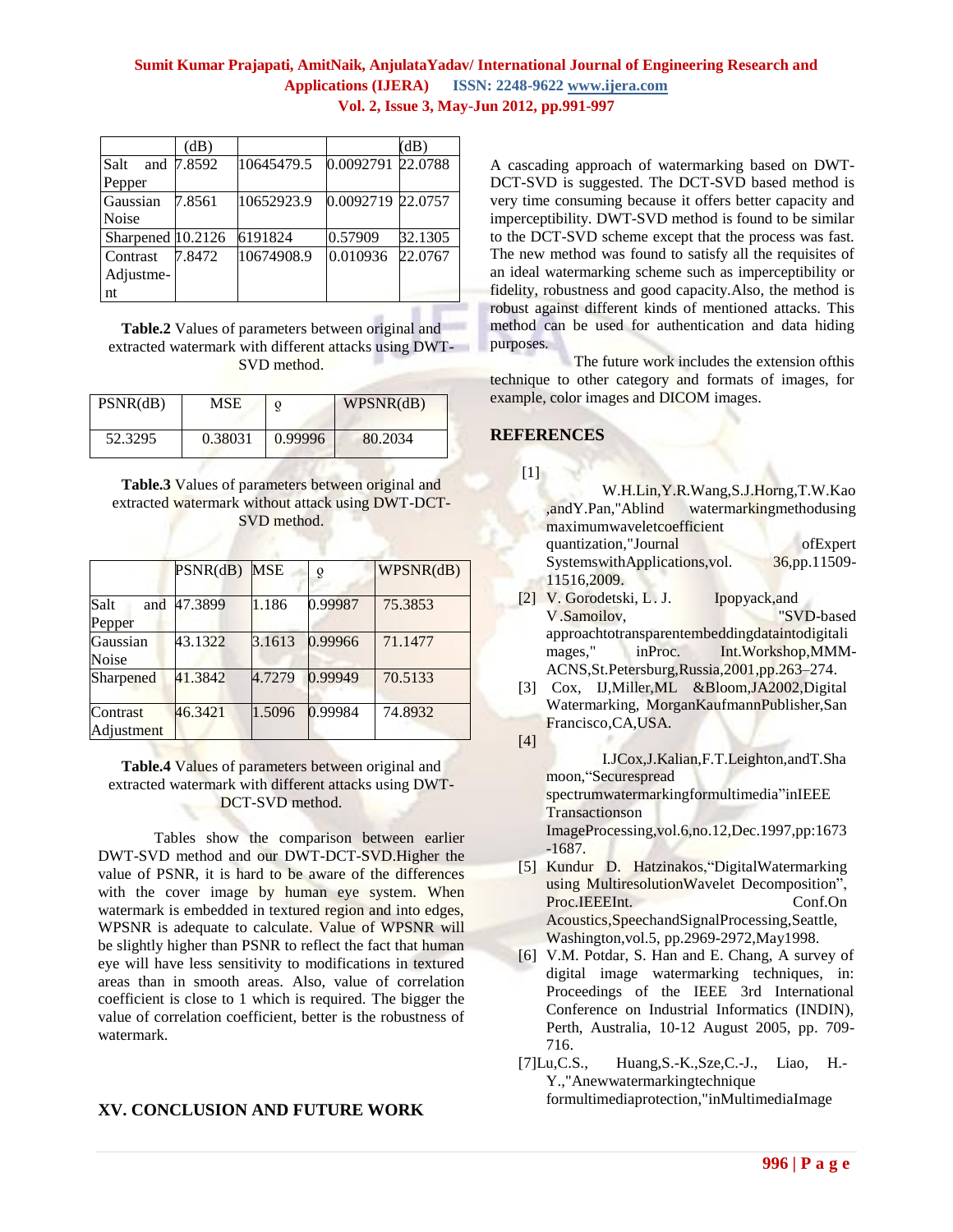andVideoProcessing,L.Guan,S.-Y. Kung,and J.Larsen,Eds.Boca Raton,FL: CRC,2001,pp.507--530.

#### [8]

Ganic,E.,Dexter,S.D.,Eskicioglu,A.M., "Embedding Multiple WatermarksintheDFTDomainUsingLow andHighFrequency Bands"IS&T/SPIE"s 17thAnnualSymposium on ElectronicImaging, Security, Steganography,andWatermarkingof MultimediaContents VIIConference,SanJose,CA,January17– 20,2005.

[9] Fotopoulos, V.,Skodras, A.N.,"ASub bandDCT Approachto Image Watermarking,"inProceedingsofX EuropeanSignalProcessing Conference, Tampere,Finland,September 4-8,2000.

[10]

Choi,Y.,Aizawa,K.,"DigitalWatermark ingTechnique usingBlock CorrelationofDCT Coefficients"inElectronicsandCommunications, Japan,Part 2,vol.85,no.9,2002

 $[11]$ 

Suhail,M.,A.,Obaidat,M.,s.,"DigitalWa termarkingBasedDCT andJPEGModel",inIEEE TransactionsonInstrumentationand Measurement,Vol.52,No.5,Oct.2003.

[12]

Tao,B.,Dickinson,B.,"AdaptiveWaterma rkinginDCTDomain",in Proc.IEEE International ConferenceonAcoustics,Speech, and SignalProcessing,ICASSP'97,1997,Vol.4,pp.198 5-2988.

[13]Kundur.D., Hatzinakos,D.,"Digital Watermarkinguses Multiresolution Wavelet Decomposition",inProc.IEEEInt.Conf.On Acoustics,SpeechandSignal Processing,Seattle,Washington, vol.5, pp.2969- 2972,May1998.

[14]

Tao,P&Eskicioglu,AM2004,'ARobustM ultipleWatermarking

SchemeintheDiscreteWaveletTransformDomain', inSymposium onInternetMultimediaManagement Systems V,Philadelphia,PA.

[15]

Ganic,E.,Eskicioglu,A.M.,"Robustdigita lwatermarking:Robust DWT-SVDdomainimagewatermarking:embedding datain all frequencies",Proceedingsofthe 2004multimediaand security workshoponMultimediaandSecurity,September2 004,pp.166–174.

**Author's Profile**

### **SUMIT KUMAR PRAJAPATI**



He received his Bachelor of Technology degree in Electronics and Communication Engineering from Malwa Institue of Technology. Indore(M.P.)-India in 2009 with Honors .He is currently pursuing Masters of Engineering degree in Electronics and Telecommunication from S.G.S.I.T.S. Indore(M.P.)-India.

#### **AMIT NAIK**



He is working as ASSISTANT PROFESSOR in SGSITS, Indore. He received Bachelor of Engineering in 2003 in Electronics and Telecoms from GEC, Ujjain (M.P.), INDIA and masters of technology in 2009 in Microelectronics & VLSI design from IIT, BOMBAY, India.

# **ANJULATA YADAV**



She is working as ASSOCIATE PROFESSOR in SGSITS, Indore. She received Bachelor of Engineering in 1996 in Electronics from GEC, Ujjain (M.P.), INDIA, and masters of engineering in 2002 in Digital Techniques & Instruments from S.G.S.I.T.S., Indore (M.P.), India.